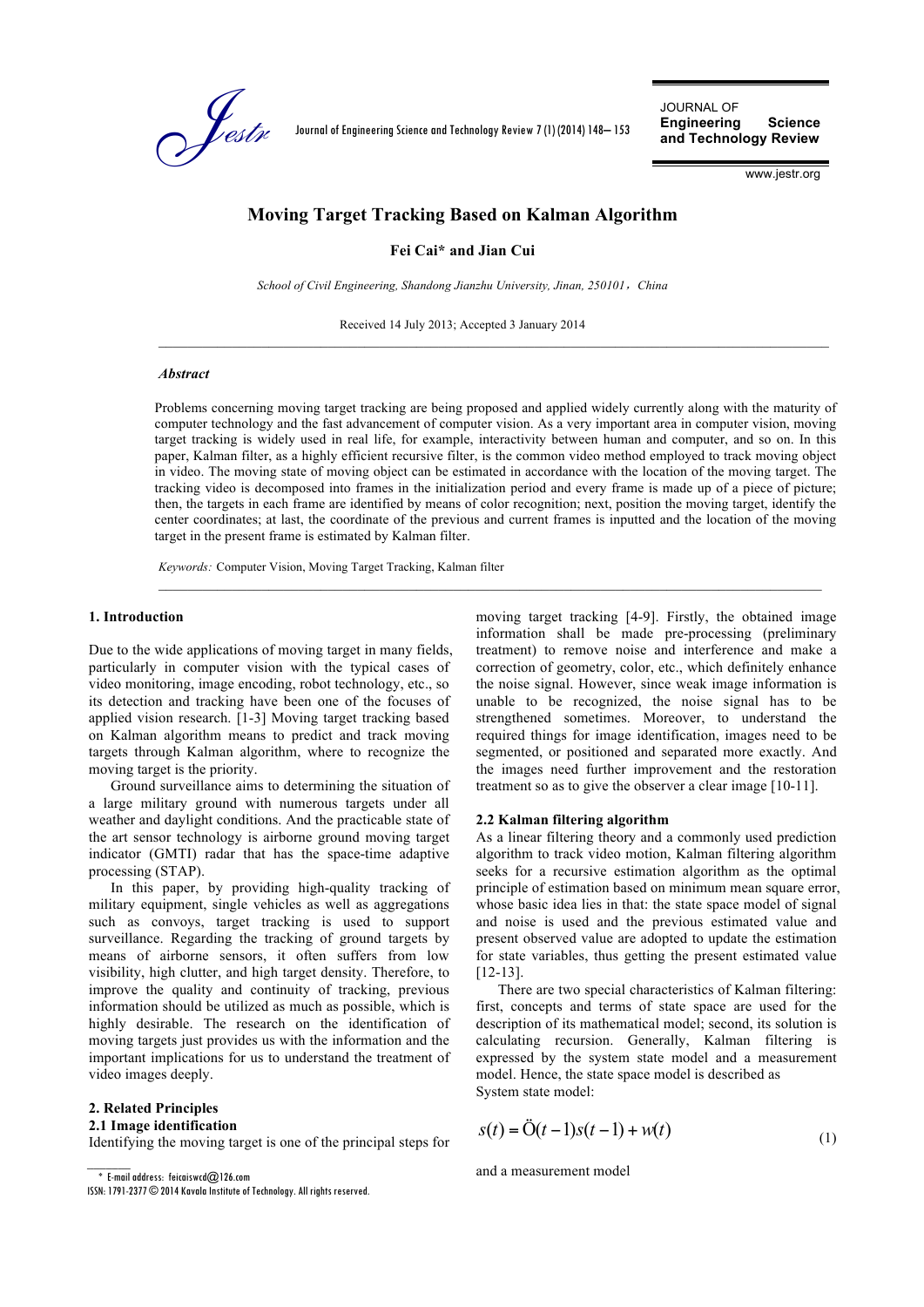$$
z(t) = H(t)s(t) + v(t)
$$
\n<sup>(2)</sup>

Where, H(t) refer to state transition matrix and measurement matrix, respectively, and w(t) and v(t) are zero-related white Gaussian noise.

The prediction of the state vector s(t) of present time t origins from the average expected value of previous market and new measurement z(t).

The tasks of Kalman filtering are performed in two stages: prediction and calibration. The future situation is predicted in the prediction step and a priori estimation of states (t) is obtained. Feedback is intended to be received in calibration. The actual measurement and priori estimation

are combined to get a modified posteriori estimation  $S^+(t)(t)$ is, expressed as

$$
s^{+}(t) = s^{-}(t) + K(t)(z(t) - H(t)s^{-}(t))
$$
\n(3)

Where,  $K(t)$  is the weight and expressed as

$$
K(t) = P(t)^{-} H(t)^{T} (H(t)P^{-}(t)H(t)^{T} + R(t))^{-1}
$$
  
= 
$$
\frac{P(t)^{-} H(t)^{T}}{H(t)P^{-}(t)H(t)^{T} + R(t)}
$$
 (4)

where,  $P^{-1}(t)$  is covariance of priori estimate error, defined as

$$
P^{-}(t) = E\left[e^{-}(t)e^{-}(t)^{T}\right]
$$
\n<sup>(5)</sup>

Here,  $e^-(t) = s(t) - s^-(t)$  is the priori estimate error.

In addition, covariance of posteriori estimate error  $P^+(t)$ is

$$
P^{+}(t) = E\left[e^{+}(t)e^{+}(t)^{T}\right]
$$
\n(6)

Here,  $e^{+}(t) = s(t) - s^{+}(t)$  is the posteriori estimate error. The recursion performance of prediction and calibration can be expressed as:

**Prediction** 

$$
s^-(t) = \ddot{O}(t-1)s^+(t-1)
$$
\n(7)

$$
P^{-}(t) = \ddot{O}(t-1)P^{+}(t-1)\ddot{O}(t-1)^{T} + Q(t-l)
$$
 (8)

**Calibration** 

$$
K(t) = P^{-}(t)H(t)^{T}(H(t)P^{-}(t)H(t)^{T} + R(t))^{-1}
$$
 (9)

$$
s^{+}(t) = s^{-}(t)K(t)(z(t) - H(t)s^{-}(t))
$$
\n(10)

$$
P^{+}(t) = (I - K(t)H(t))P^{-}(t)
$$
\n(11)

Cycles of prediction and calibration are repetitive. As can be seen in formula (9), measurement error R (t) is inversely proportional to K(t) obtained by Kalman. Less R(t) is a surplus measured heavily by the obtained K (t). In this case, the measurement becomes increasingly reliable, while the predicted result is opposite. On the other hand, when

priori estimate error  $P^{-}(t)$  is close to zero, the obtained K (t) will measure the surplus lightly and the actual measurement and the predicted result will change to the opposite.

So, if a more reliable one can be determined, then a close optimal result will be gained by the system. Known from formula (7) to (11), Kalman filtering has repetitive prediction and calibration cycles. To improve the recommended adaptive Kalman filter, firstly, moving model should construct the system state model used as Kalman filtering. The moving model will be appropriate to predict Kalman filtering. Then, regarding the calibration of Kalman filtering, a surveillance method of moving target is recommended.

In Kalman filtering algorithm, system state model is ideal for prediction. The system state model shall be determined as a moving model before using Kalman filtering algorithm. Due to the internal short time of frame, the interval for each frame of this moving object is supposed to be uniform. So, the speed of moving object can be substituted for position like a system parameter. In addition, the moving distance of each interval is uniform and can be set as:

$$
d(t) = d(t-1) + (d(t-1) - d(t-2))
$$
\n(12)

where,  $d(t-1)$  and  $d(t-2)$  are distances of moving objects between frame t-1 and t-2, respectively. In formula (1) and (13), the system state model of Kalman filtering can be expressed as:

$$
s(t) = \ddot{O}(t-1)s(t-1) + w(t) = \begin{bmatrix} 2 & -1 \\ 1 & 0 \end{bmatrix} \begin{bmatrix} d(t-1) \\ d(t-2) \end{bmatrix} + \begin{bmatrix} w(t) \\ 0 \end{bmatrix}
$$
(13)

Here,

$$
s(t) = \begin{bmatrix} d(t) \\ d(t-1) \end{bmatrix} s(t-1) = \begin{bmatrix} d(t-1) \\ d(t-2) \end{bmatrix}
$$

and

$$
\ddot{\mathbf{O}}(t) = \begin{bmatrix} 2 & -1 \\ 1 & 0 \end{bmatrix}
$$

At this stage, the position of moving object in the consecutive frame will be perceived. Once the dominant color in RGB color space which is used to increase the changing tolerance of light in the video is obtained, the color feature will be converted to HSI color space, even if the three constituent parts are relatively independent; then a color matching function is used to measure the space interval of moving objects. In HSI color space, the change of light is a main component affecting the strength.

Moreover, in order to indicate the position of the object, the center of matching object area shall be found. A smallest rectangle that can cover the whole moving target may be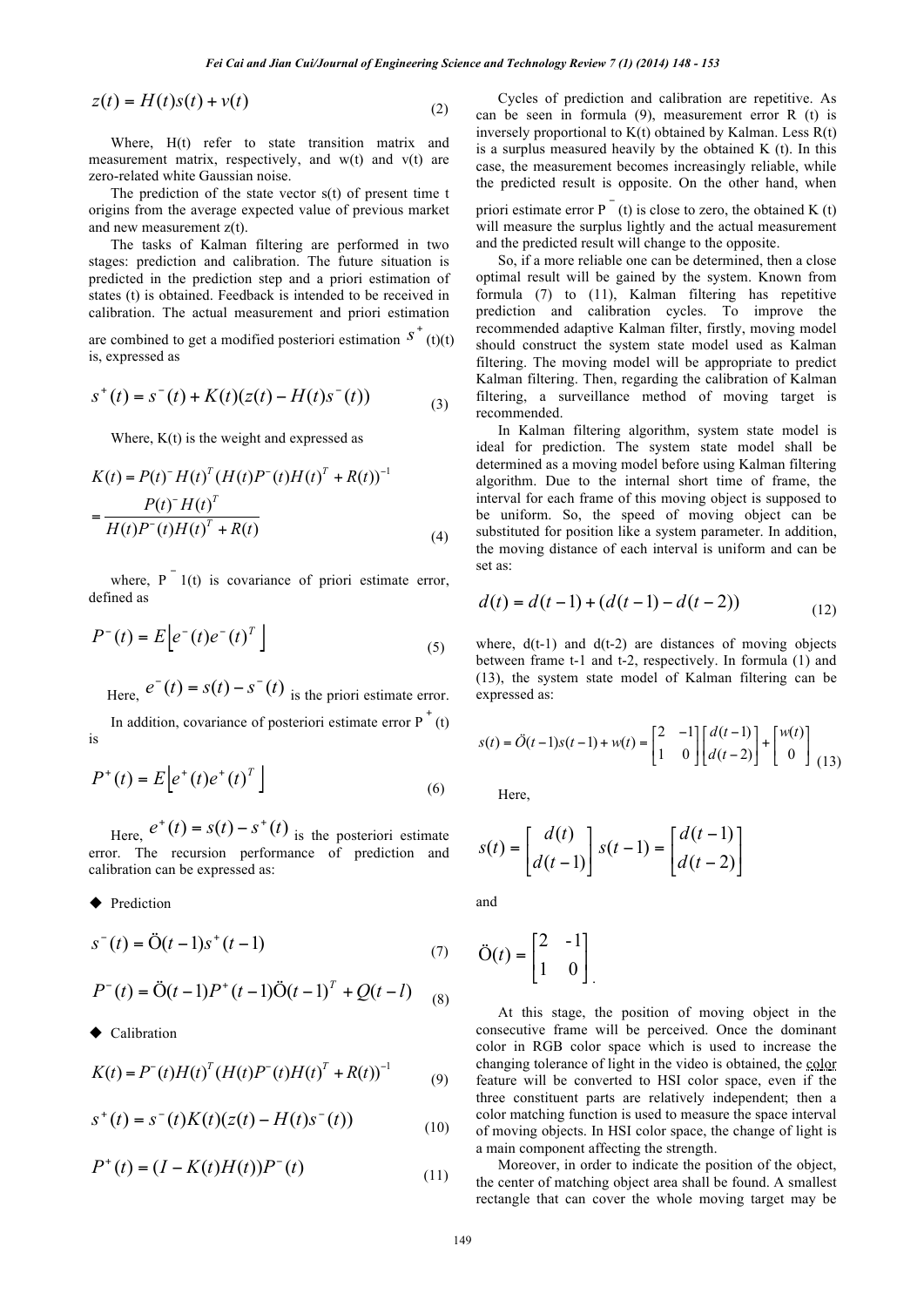used to locate the moving target. Therefore, the center is

$$
(cx, cy) = \left(\frac{left + right}{2}, \frac{top + bottom}{2}\right)
$$
  
where,

(*left*,*top*) and (*right*,*bottom*) are the positions on the upper left corner and lower right corner of the rectangle, respectively. This rectangular area will expand some pixels as the search scope of the next frame. Therefore, the positions of the upper left corner and lower right corner in the search scope scope (*search* \_ *left*,*search* \_ *top*) and

$$
\begin{array}{c}\n\hline\n\end{array}
$$

(*search* \_ *right*,*search* \_ *bottom*) are defined as:

$$
search\_left = (pre\_left - (d(t-1) - d(t-2)))
$$

 $search\_top = (pre\_top - (d(t-1) - d(t-2)))$ 

$$
search\_right = (pre\_right - (d(t-1) - d(t-2)))
$$

$$
search\_bttom = (pre\_bottom - (d(t-1) - d(t-2)))
$$
 (14)

Wherein, the first letters of pre\_ indicate the previous frame.  $d(t-1)$  and  $d(t-2)$  are distances of moving objects between frame t-1 and t-2, respectively. In other words, the moving speed of an object shall be taken into consideration in the scope of the search. The center location of the search scope is based on the position predicted by the adaptive Kalman filtering algorithm.

### **3. Algorithm Introduction**

### **3.1 System structure**

The system is divided into the following modules, that is, video opening (including image opening), video frame capturing, frame processing, target recognition and location, forecasting and tracking moving targets and video reconstruction.

## **3.2 Video frame capturing**

As the first step of video processing, video frame capturing disintegrates the video into frames, each with a picture. At first, we obtain the handle of video. Since  $c++$  the video file name cannot be processed directly by c++, it should be transformed to handle what can be processed by c++. After opening the video file, the method provided in Open CV is used successively to take out one frame from the handle. Each frame taken out is named with the serial number of the frame as part of the name, and saved in the appointed place. In this way, every frame in the video is divided into the file in picture format.

### **3.3 Frame image processing**

After video disintegration, operation is conducted for each frame to recognize moving objects. Starting from the first frame, the image of each frame is expressed as a binarybinary image. The method is to create an image expressed by gray level first through utilizing the cvCreateImage in OpenCV directly, transforming the original color frame image expressed by RGB into an image expressed by gray level; then, the same method is sued to create a binary image, and all pixel values of this image

should be expressed as 8-bit character. The image expressed by gray level is converted into a binarybinary image. The pixel value at pixel point with the gray level pixel value less than 150 is set as eight-bit 0 and black, and that above 150 is set as eight-bit 1 and white. In this way, the black is the moving target, and the white is the backgroundbackground. therefore, we can distinguish the objects to be tracked quantitatively.

## **3.4 Positioning of moving target**

Positioning of moving target is to determineis to find out the center coordinates and select the moving object by a rectangular box which is usedrectangular to track the moving object. Here, each pixel in frame image is traversed and the maximum and minimum x, y coordinates of the pixel with pixel value less than 150 are recorded. The mean value of maximum and minimum x coordinate value is the x coordinate of moving target center, similarly, that of maximum and minimum y coordinate value is the y coordinate of moving target center. In this way, the center coordinates of moving target are obtained. Rectangle can be therefore drawn in a frameframe image by the ImageDraw method in OpenCV.

## **3.5 Kalman filtering prediction algorithm**

In section 2.2, we have already introduced the basic principle of Kalman filtering algorithm. is how to use Kalman algorithm is emphasized here. In our system, the following simplified Kalman filtering formulas are used:

Assuming the initial data is  $\mu_0$ , the estimated value in t moment is  $\hat{\mu}_t = \alpha_t \mu_{t-1}$ , the key is to solve  $\alpha_t$ .  $\alpha_t$  is the weighted value changing with time and is deduced according to the Kalman filtering optimal estimation.

$$
P_{0}=1
$$

The original state of the algorithm is  $\alpha_0 = 1$ . For t in each moment, the Kalman filtering real-time update

 $\alpha_t$  calculation method of this algorithm is,

$$
\begin{cases}\nK(t) = \frac{P_{t-1}\mu_{t-1}}{1 + P_{t-1}\mu_{t-1}^2} \\
e(t) = \mu_t - \hat{\alpha}_{t-1}\mu_{t-1} \\
\hat{\alpha}_t = \hat{\alpha}_{t-1} + K(t)e(t) \\
P_t = P_{t-1} - K(t)\mu_t P_{t-1}\n\end{cases}
$$

The estimated center coordinates -x and y (the values used in the first frame are exact values at present) in the previous frame as well as the x and y coordinates of the present frame are taken as the initial values, and are substituted into the formula. The obtained value is the estimated coordinate of the next frame. Thus, the estimated value of moving target coordinate for each frame can be obtained through the recursion like this, and such value is the motion state of moving target predicted by Kalman filtering algorithm.

#### **3.6 Tracking results**

The target location of each frame image has been achieved previously. The prediction of the motion path of target through Kalman algorithm has been accomplished. In the following, all frame images obtained by prediction will be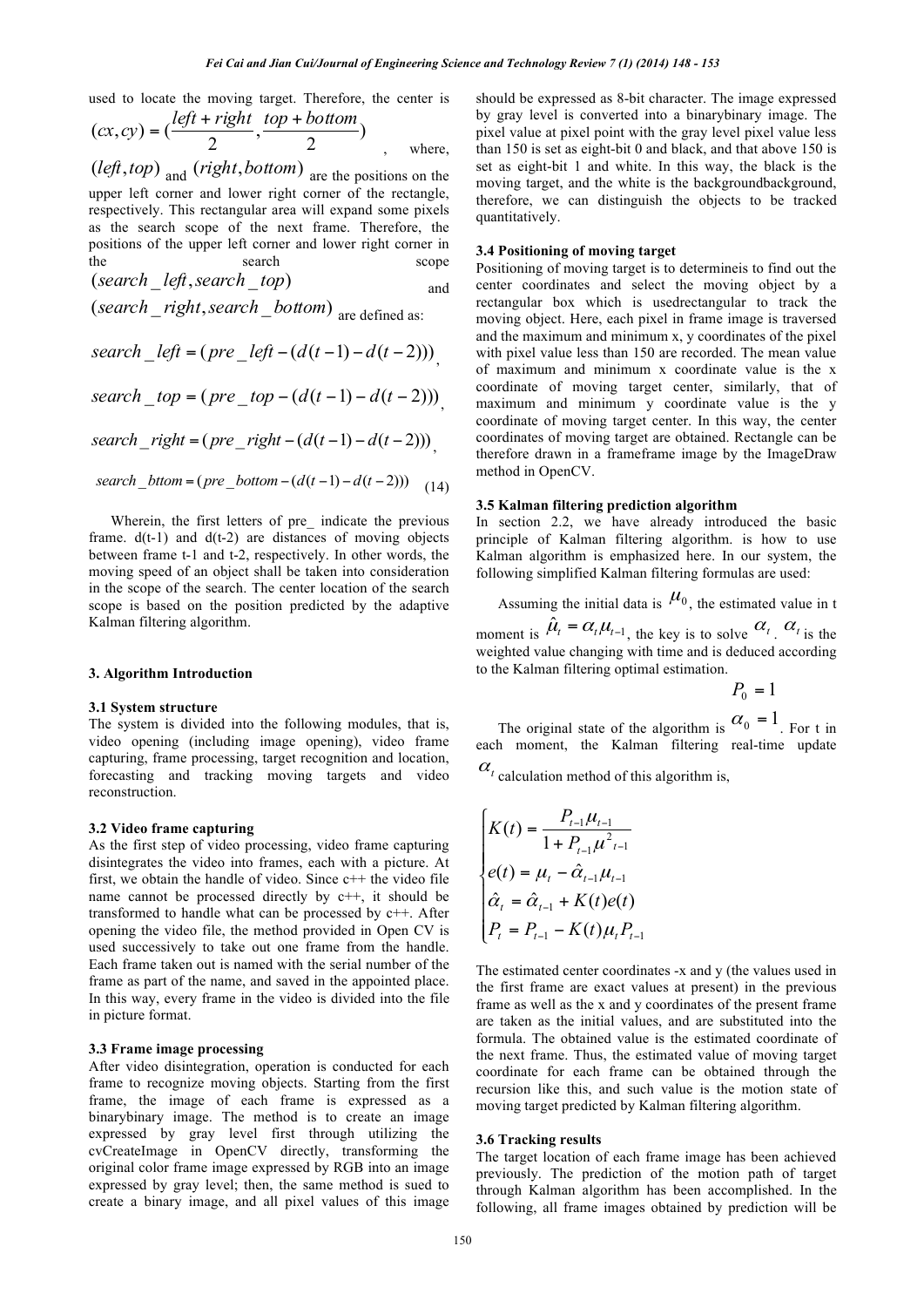reconstructed and the tracking for the moving target will be finally is achieved through creating a new video file and inserting each frame into the newly created video. So, the video file finally gone through the reconstruction is the tracking result of moving target.

## **4. System Realization**

#### **4.1 Development environment**

The development environment of Visual C++6.0 and class library of Open CV is used by the system. As, ++a windows application program essentially, Visual C++ provides the development environment integrated with source program editing, compiling and debugging, which is called the integrated development environment. And the familiarity efficiency of programming can be directly impacted by the familiarity for that program.

Open CV is Intel&reg, an open source computer vision library, consisting of a series of C functions and a few  $C + +$ classes that have realized many general algorithms in image processing and computer vision. The system has used some  $C + +$  classes of Open CV in the process of image processing.

## **4.2 Brief introduction to the function**

The realization of this system is totally divided into 10 classes of C About Dlg, C Main Frame, C video Analyze App, C video Analyze Doc, C video Analyze Module, C video Analyze View, Kalman, String Process, Target and Video Process respectively; C About Dlg, C Main Frame, C video Analyze App, C video Analyze Doc and C video Analyze Module among them have realized the framework of MFC, the main function of Struct Kalman is to record the prediction state during the Kalman prediction of the system, and Struct Target is used to record the position of moving objects.

#### **4.3 Video frame capturing**

Video frame capturing is the first step of motion tracking, and it is also the preprocessing step of the whole tracking. The moving objects and track it can be further identified through decomposing the video into frames of picture:

(1). Open the video file and obtain the handle of video file named video File Name, because the handle of the video file must be obtained from the processing for video in Open CV, so the handle of a video file will be returned after processing the received file name.

(2). Frames shall sequentially taken out from the video with the handle of p Capture, the read-only form shall be returned, and the frame taken out shall be obtained, which not only takes out the frames in the video files, but records the position of frame taking at this time, and saves into the incoming video handle p Capture, the video frame from the position of next frame when calling this function should be taken out next time.

(3). To facilitate unit testing, the taken out frame should be stored in the form of image file on hard disk, which is achieved by setting up Image Save function. The accepted parameters are Ipl Image \* p Frame and char \* image File Name, the frame to be saved is stored in the p Frame among them, and the storage position is stored in the image File Name.

(4). The results of video decomposition are obtained through decomposing each frame of the video, and saving each

frame picture in jpg format, a few key frames are intercepted here with the results are shown in Fig. 1:



**Fig. 1** Video decomposition

#### **4.4 Frame processing**

The main contents of frame processing are described in detail in the last chapter, which focuses on the transforming the frame into a binary image, so as to recognize the moving targets through the method of color recognition(as shown in Fig. 2), aiming at preparing for the location of the next step targets:

(1). Use the m Method provided in Open CV is used to create an image expressed by gray level.

Temp=cvCreateImage(cvSize(source->width,source-

 $\geq$ height),IPL\_DEPTH\_8U,1);

(2). The frame picture source expressed with RGB in video is transformed into picture of temp Cv Color (source, temp, CV\_BGR2GR AY) expressed by RAY gray level;

(3). A binary image is created with each pixel expressing by an eight-bit byte

Destination=cvCreateImage(cvSize(source->width,source- >height),IPL\_DEPTH\_8U,1);

(4). The picture temp expressed by gray level is transformed to a binary image destination. Since red and blue pellets are the moving objects used as the cases we tested, their pixel values are less than 150 after being transformed into the gray level pictures. Therefore, 150 is set as a threshold value, the pixel value of pixel point is represented with the gray level pixel value less than 150 to be eight-bit 0 and black, and the gray level pixel value of pixel point is represented with the gray level pixel value of 255 to be eight-bit 1 and white, so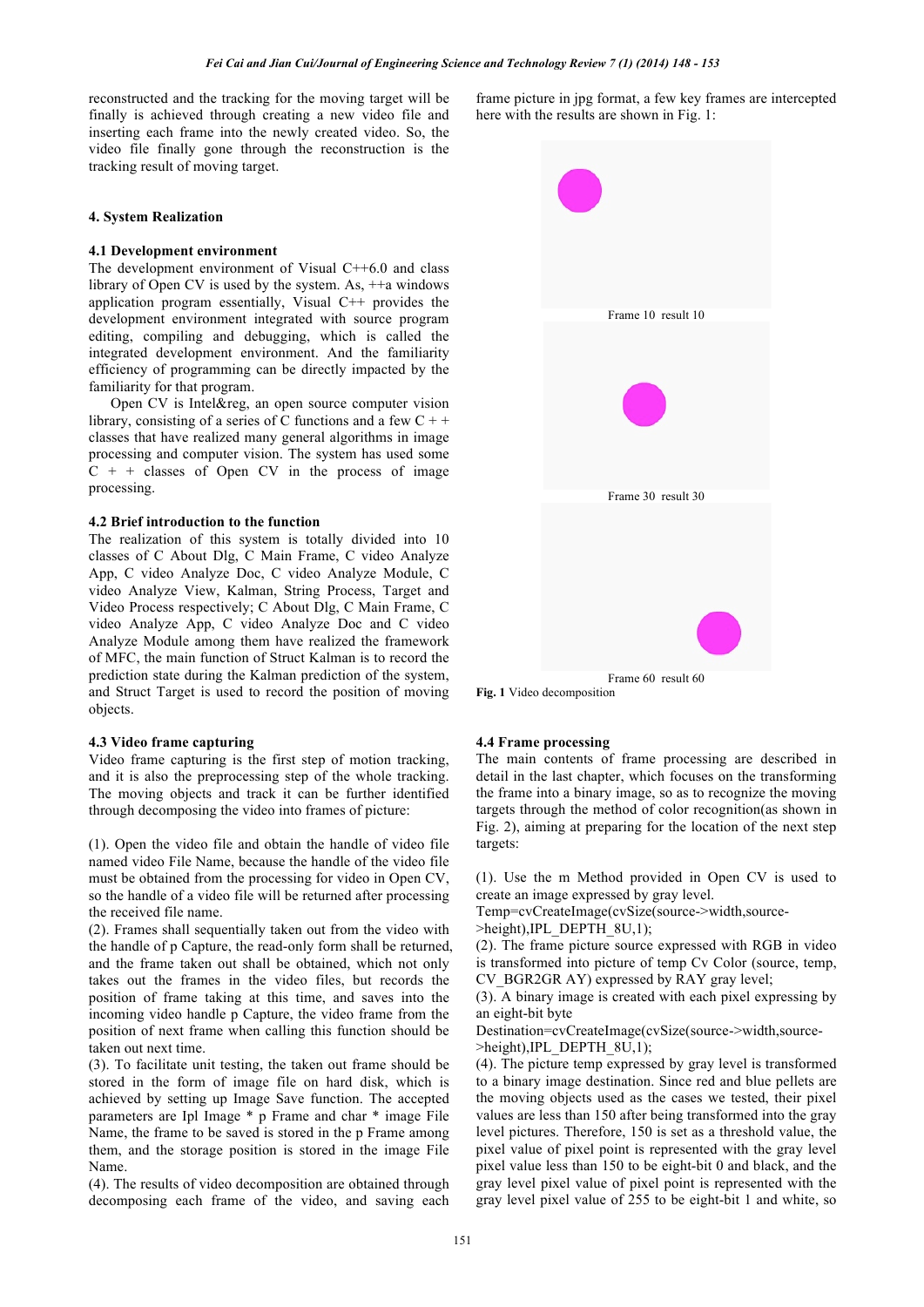the black is taken as a moving target while the white is the background so as to recognize the moving targets.

cvThreshold(temp,destination,150,255,CV\_THRESH\_BINA RY);

(5). The result of frame processing is each frame image is represented to be an eight-bit binary image with the white background and the black moving targets, therefore, the moving targets in picture are recognized quantitatively.



**Fig. 2** Frame processing

## **4.5 Positioning of moving target**

Positioning of moving target actually aims to get a coordinate as the indicator of moving Kalman algorithm, so as to conduct moving target tracking. The center coordinate of the pellet is adopted as the indicator of this tracking here:

(1). Firstly, we define a Target containing 4 data items, namely, x, y, semi\_height and semi\_width, respectively. The combination of x and y among them can indicate the center of object, along with the data of semi\_height and semi\_width, a rectangle to encircle the objects to be tracked can be calculated.

(2). The geometric center of object in binarization image shall be calculated as tracking indicator. When calculating the central position of moving target, the x coordinate of center coordinate of the pellet is the intermediate value of the maximum and minimum x coordinates, and the y coordinate of center coordinate is the intermediate value of the maximum and minimum y coordinate. Therefore, the location of moving object can be obtained.

(3). After the position of object is calculated, Image Draw function is introduced to test whether the calculation is correct. The two parameters received by the function are Ipl Image\* image and Target\* target, where image stores the image, and target represents the position to be indicated by painting.

(4). The purpose of target location is to find out the correct point to be tracked by the indicator, the center coordinate of the pellet needs to be found out here, then a rectangular box is used to circle the whole pellet and the rectangle whose position is the predicted moving position of the pellet is employed to track the moving targets.

## **4.6 Realization of motion tracking based on Kalman algorithm**

Kalman filtering prediction algorithm serves as the core of the entire motion tracking system, playing a role in calculating the estimated value of the direction of the moving target, which is equivalent to the predicted value of motion tracking. With this predicted value above, the predicted value of the previous frame and observed value of the current value are used to calculate the predicted value of each frame, and then each frame after prediction is subject to video reconstruction for a full video again, which is the final result of motion tracking. Motion tracking is an integrated process, including acquisition of video frame, processing of video frame, drawing of frame, video frame reconstruction and many other technologies.

1. A simplified formula of Kalman used in this article in section  $3.\overline{5}$  has been introduced, by which  $c++$  language can be used to realize the code of Kalman algorithm.

2. A Video Writer for the purpose of writing frame in target video file can be created, and forms of member variables of Video Process class are saved by this Video Writer and initialized in constructed function

3. After the completion of a series of processes including analysis of video frame, prediction of object position, drawing of frame and so on, all of these processed frames shall be recombined as a new video file. During creating this video file, Video Writer is introduced by member variables and parameters are unnecessarily to be accepted. The required parameter is the frame to be written in.

4. A process needs to be established after the completion of all these preparations, and functions in Kalman can be realized through a combination of these methods. What this function requires is to accept video filename to be tracked. The result of the function after execution is to create a new video file where Kalman filtering prediction algorithm is applied for the realization of predicting the position of object and a rectangle is used to mark the predicted position.

5. Video moving target tracking is realized by the way of formula of Kalman filtering algorithm, and the achieved results are shown in Fig.3:



**Fig. 3** Video moving target tracking

As seen from the resultsresults above, Kalman algorithm has better tracking and prediction functions in general. However, it is noteworthy that prediction is perfectly consistent with the motion of object when an movingobject is moving in linear motion route, indicating Kalman is quite accurate for uniform motion when the moving object is in linear motion route.